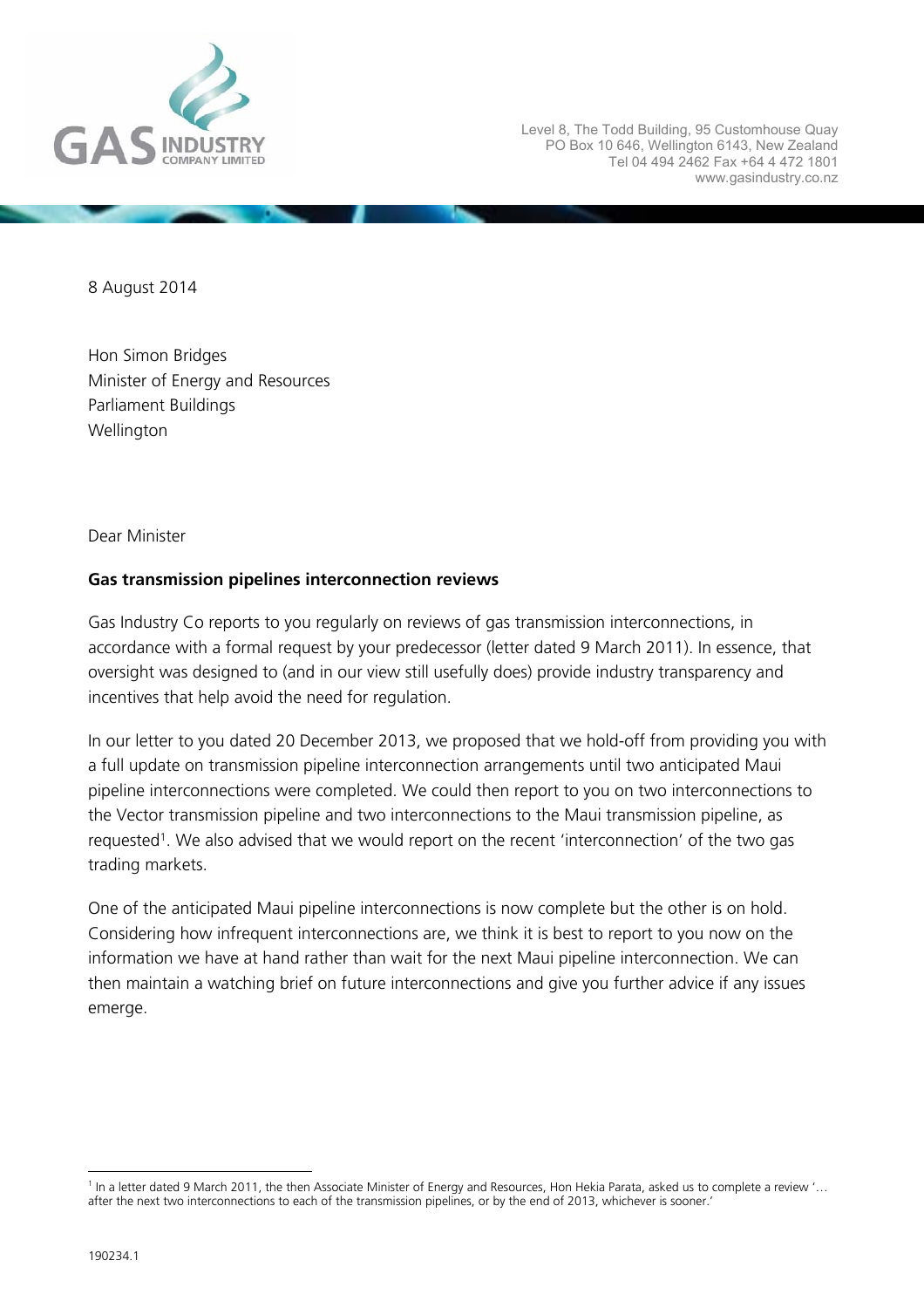We attach two reports for your consideration:

**Report on interconnections to Maui and Vector transmission pipelines:** relating to the physical interconnections of the McKee/Mangahewa field facilities to the Maui pipeline and the Sidewinder and Cardiff/Cheal field facilities to the Vector pipeline.

**Report on gas trading market interconnections and related issues:** relating to the establishment of the NZX Limited gas trading market on the Maui transmission pipeline and the Transpower Limited gas trading market on the Vector transmission pipeline.

In relation to the physical interconnections we found that:

- the owners of the Vector and Maui pipelines now each have very comprehensive interconnection policies , procedures and documentation;
- although there are some differences in their interconnection arrangements, both are closely aligned with the *Interconnection Guidelines* Gas Industry Co published in 2009;
- the recent interconnections have all been effective, with pipeline owners and interconnecting parties working collaboratively;
- of the few issues that have arisen, we believe some arose from misunderstandings that can be avoided in future;
- confusion arises from the various roles performed by Vector. This was found to be an issue for both Tag Oil in relation to its Vector pipeline interconnections, and Todd Energy in relation to its Maui pipeline interconnection.

We will be discussing these matters directly with the pipeline owners, who we have found to be very willing to consider further improvements.

In relation to the gas market interconnections we found that:

- Gas Industry Co considers that the introduction of a gas trading market is a significant step towards achieving the Government's policy objective of efficient arrangements for short-term trading of gas;
- an independent review of the process for achieving gas trading market interconnection arrangements on the Maui pipeline found no issues requiring intervention, but did identify a number of concerns the Maui pipeline owner has about pipeline balancing that could be exacerbated by the introduction of a gas trading market;
- we recognise the Maui pipeline owner's concerns, but we consider that the risks arising from the introduction of the market are manageable. However, we believe it is prudent to keep track of balancing metrics in the immediate future and to be alert to any adverse consequences; and